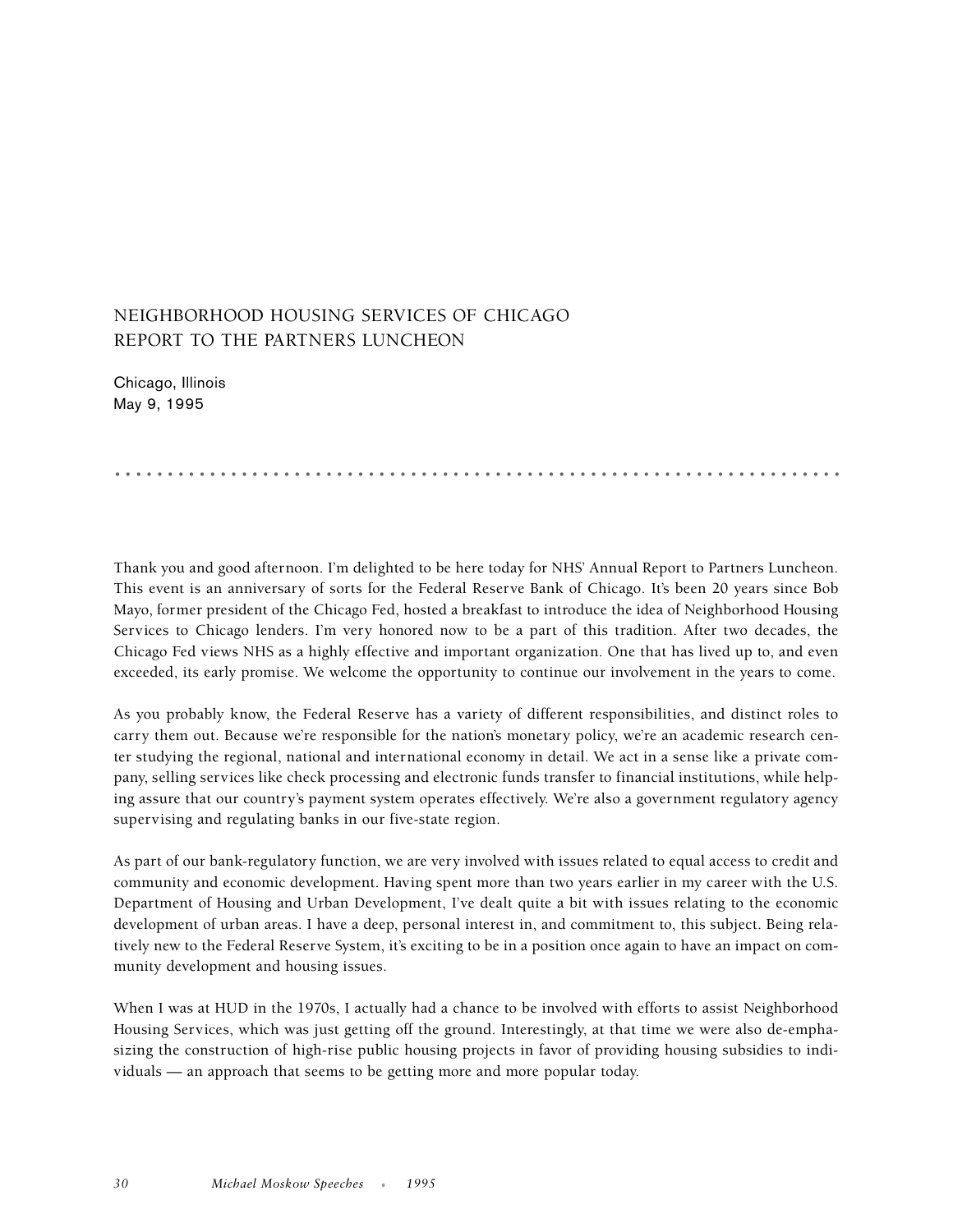In preparing my remarks for this occasion, it occurred to me that a lot of what NHS is involved in relates to a fundamental issue the Federal Reserve's founders confronted much earlier in this century — namely the issue of credit availability. Back then, concerns centered mainly on the needs of farmers in rural areas versus the concentration of credit in large urban centers. Today, one of our main concerns is the development of lowand moderate-income neighborhoods within urban areas.

NHS is an ideal vehicle for fostering such community development. NHS is a model for public-private partnerships, helping the financial system work fairly and effectively to provide housing loans to potential home buyers. The result is far more than bricks and mortar. It's self-sufficiency and the sense of pride provided by home ownership. That's the essence of NHS.

I mentioned public-private partnerships. Having years of experience in the public sector and the private sector, I've come to the conclusion that government alone can't shoulder the burden of assisting those in need. The money simply isn't there, and frankly I think private-market solutions tend to be more effective than government allocations.

Private-market solutions are lasting because they reflect underlying fundamentals and long-term trends. Government solutions require continuous support and subsidies in order to be permanent. We sometimes need to give private markets a nudge to make them work better, but government shouldn't be a substitute for private markets. To bring about meaningful, tangible development in under served neighborhoods, we need the commitment of all the players in the mortgage industry: bankers, realtors, secondary market professionals, insurance providers, and business people. Public-private partnerships are an ideal vehicle for making that happen.

The success of NHS depends on these partnerships. The mere presence of NHS offices in various Chicago neighborhoods has had an enormous effect here. It shows a belief in, and commitment to, neighborhoods that have long been neglected. Home ownership fostered by NHS helps create safe, viable neighborhoods through resident involvement, and has a wonderful leveraging effect, facilitating more investment and development and the jobs that will come with that development.

Let me tell you a little bit about NHS of Chicago's extraordinary track record of achievement. Some \$133 million dollars invested in eight local neighborhoods over the past 20 years. I had the opportunity to see firsthand some of NHS' contributions during a tour last Fall of the West Humboldt Park community. I remember the words of a local resident who had been extremely pessimistic about the chance that her drug- and gangravaged neighborhood could ever improve. But West Humboldt is now on the upswing because of NHS' efforts to provide home improvement loans and to lure more home buyers by simplifying the mortgage lending process. And so is the Austin community on the far West Side, another NHS neighborhood where NHS helped rehabilitate seven multifamily buildings in the past five years, and East Garfield Park, where NHS has rehabilitated three.

A primary reason behind NHS' success is its leadership. The commitment of the staff here in Chicago is exemplary. Bruce Gottschall and his staff possess a combined depth of experience and overall dedication to NHS and are driving forces behind the organization's accomplishments. I know that our staff at the Chicago Fed has appreciated the chance to work closely with Bruce and his staff over the years, and I assure you, we truly value this relationship.

Another reason for NHS' success is that it is multi-faceted. HS is involved in virtually every aspect of helping people become home owners. From providing advice on the home-buying process to helping low-income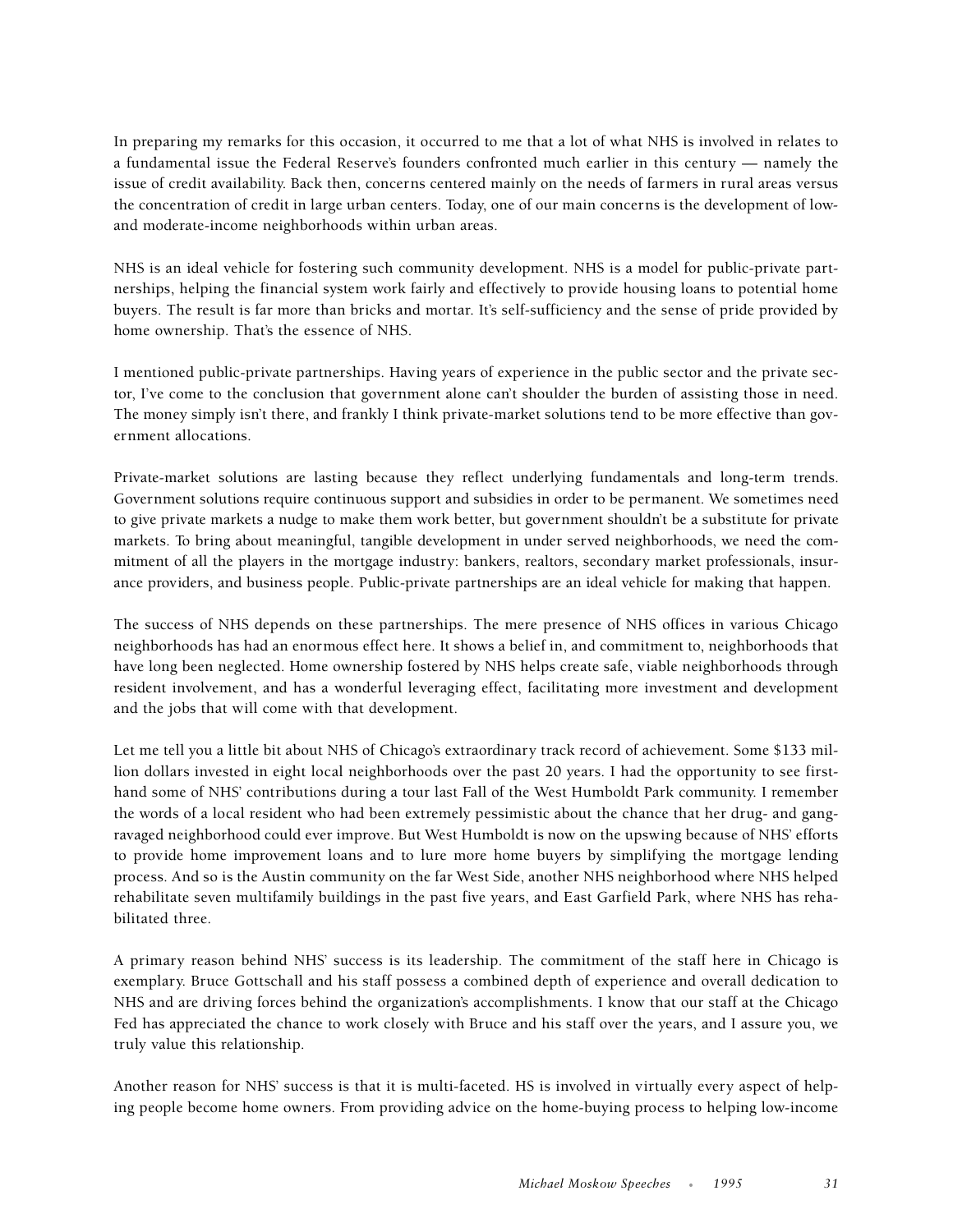homeowners secure rehab money via government funds, its Neighborhood Lending Services affiliate has developed products and services to meet the credit needs of its neighborhoods.

And NHS succeeds because it is dynamic and changes as neighborhood needs change. The Marshall Square /Douglas Park community on the West Side is a good example. Prior to 1983, Marshall Square/Douglas Park was blighted. Some seventy abandoned buildings, both single- and multi-family homes, were scattered among vacant lots and other poorly-maintained properties. But there were many families with roots in that neighborhood who believed in the community and wanted to stay there. NHS recognized this and as part of a comprehensive development strategy for the neighborhood, the organization began to buy these abandoned single-family homes one by one. NHS then helped qualified buyers secure a mortgage and financing for rehab work.

NHS also decided at that time to target certain blocks in Marshall Square/Douglas Park and to focus on making rehabilitation loans to owners of deteriorated properties. NHS also worked hard to build new housing on previously vacant land. This, in turn, inspired existing homeowners to improve their own properties. Pretty soon, both the state and the city got into the act, investing millions of dollars in capital improvements for this once-forgotten community. Now that NHS completed its mission of helping restore the neighborhood's housing stock, it is now helping local community groups tackle the social problems that still plague the area.

It's examples like these, and there are many others, that make me proud that the Federal Reserve System has long supported NHS. Lawrence Lindsey, a member of the Board of Governors and currently chairman of the Neighborhood Reinvestment Corporation, routinely speaks of NHS' accomplishments and tours NHS neighborhoods during his travels. Last Fall, Governor Lindsey and 1 visited an NHS neighborhood in Des Moines that was still recovering from the flood that ravaged the city in 1993.

We were impressed by the ongoing cooperation between NHS, the City of Des Moines, and local lenders who all worked together to repair, and in many cases replace, housing for the city's low- to moderate-income residents, people who literally lost everything that they had.

While we have been discussing the merits of NHS, some of you may be wondering about the future of lender support for organizations such as NHS under the new Community Reinvestment Act regulations. Under these new rules, banking regulators will give favorable consideration to lenders in their CRA evaluations for loans, investments, and services that are community development in nature. Community development under the final rule includes activities that revitalize or stabilize neighborhoods, or provide affordable housing and services to low- and moderate income individuals. These activities are consistent with the types of services performed by organizations such as NHS. While CRA has worked well to encourage lender involvement in NHS, it is important to recognize that NHS' success in obtaining and continuing to receive support from other private sources is not dependent on CRA. I believe that this collective support is reflective of NHS' track record and impact on neighborhoods around Chicago.

We at the Federal Reserve will continue to encourage lender involvement in community development activities. We believe organizations such as NHS play a key role in the neighborhood stabilization process. We are also committed to working together with lenders and others to find additional voluntary solutions to help revitalize our neighborhoods. Your support of Neighborhood Housing Services of Chicago is critical now, more than any other time in its history. Why is that? Well, the most salient reason is that the term "affordable housing" is fast becoming an oxymoron in Chicago. Land and construction costs continue to escalate. Some recent studies show that Chicago-area real estate is the highest in the Midwest. As we know from expe